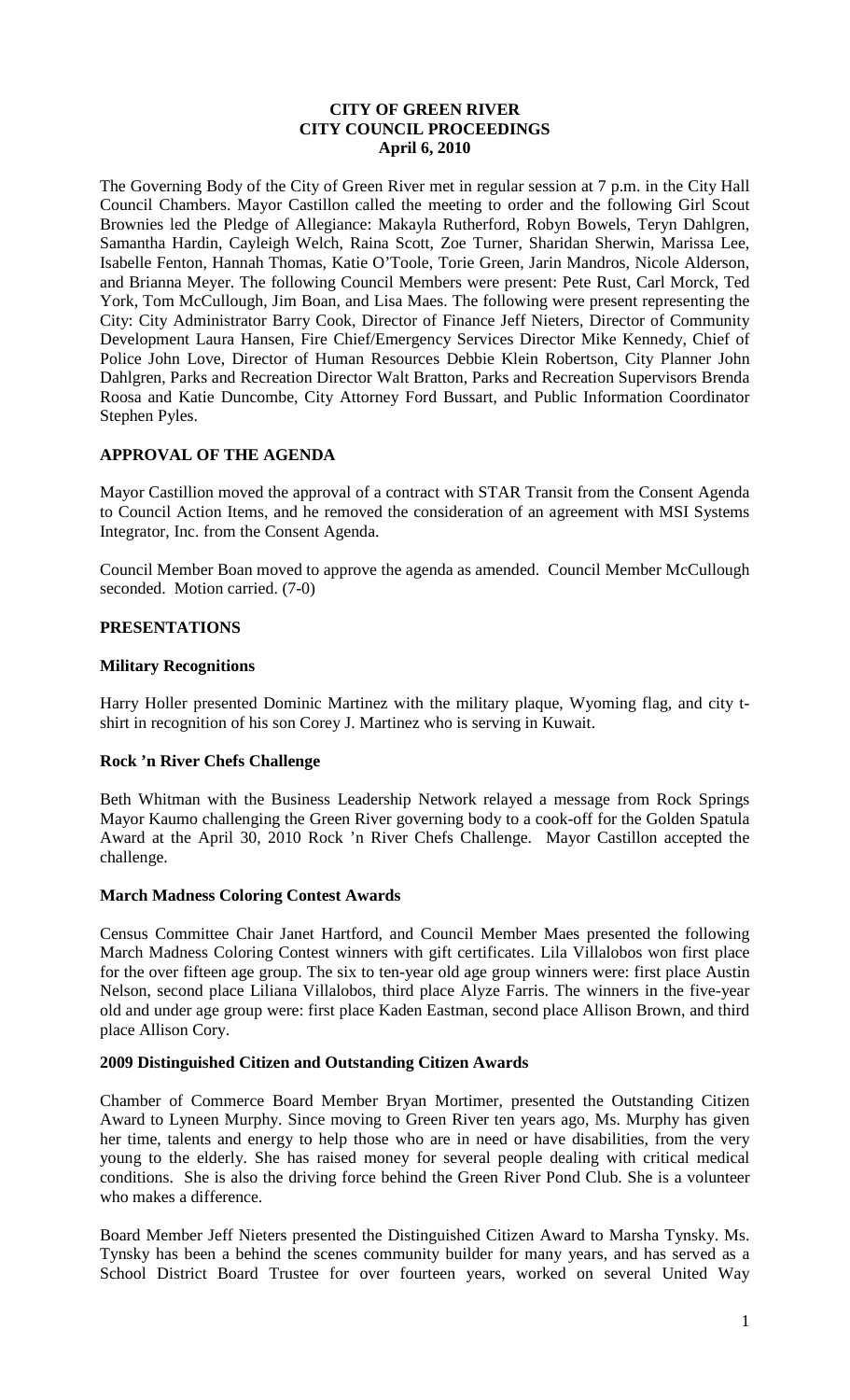committees, and served on the Ducks Unlimited and the Flaming Gorge Days committees. She also encourages her staff to volunteer.

## **Sweetwater County Travel and Tourism Update**

Board Chair Pat Robbins presented the Sweetwater County Joint Travel & Tourism Board Annual Report for 2009.

## **PROCLAMATIONS**

## **National Poetry Month**

Sweetwater County Librarian Ellie Eaton read the proclamation and Mayor Castillon declared April as National Poetry Month. Steve Davis played his guitar and sang a song he composed, and Jaqui Vanderpool and Kyla Baumfaulk read poems they had written.

## **Sexual Assault Awareness Month**

YWCA Board Member Carol Milano read the proclamation and Mayor Castillon declared the month of April 2010 to be Sexual Assault Awareness Month.

## **CITIZEN REQUESTS AND OTHER COMMUNICATIONS**

There were none.

## **ORDINANCES**

## **Sweetwater Television Franchise Agreement**

**Second Reading:** An ordinance amending Subsections Sections A, B, E, F, I, and R of Section 1 of Green River Ordinance No. 90-9, and Sections A, B, E, F, I, and R of Article I, Appendix D 'Franchise" of the Green River Code of Ordinances, City of Green River, State of Wyoming, to increase the indemnification requirements, to extend the term of said ordinance, which granted to Sweetwater Television Company, its successor and assigns, a non-exclusive right and franchise to install, maintain, and operate in, over, under and upon the present and future streets, alleys, public grounds and ways of the City of Green River, Sweetwater County, Wyoming lines and equipment necessary to provide cable television signals, for the purpose of providing cable television, internet, telephone, and other related services to the City of Green River, the inhabitants thereof, and others, and to provide for an effective date.

Council Member McCullough moved to approve the ordinance on second reading. Council Member Boan seconded. Motion carried. (7-0)

## **RESOLUTIONS**

## **Budget Modification for a Used Police Vehicle**

**R10-35:** A resolution for the governing body of the City of Green River, Wyoming, to approve a modification in expenditure authority in the General Fund for the Police Department's Criminal Investigation Division to purchase a used vehicle in the amount of \$20,000.

Addressing questions from Council Member Boan, Chief Love stated the Criminal Investigation Division wasn't going to use the \$20,000 remaining in their professional services line item this year.

The purchasing policy requires a used vehicle to cost less than \$20,000 and have less than 20,000 miles on it. Letters have been sent to all the local auto dealers to submit proposals on a vehicle. While a new vehicle for patrol would cost around \$20,000 by the time it is "outfitted" the cost could go up to \$35,000. The used vehicle will be purchased and outfitted for the \$20,000. According to city policy vehicles should be scheduled for replacement after they have 80,000 miles. The Police Department has at least four detective vehicles that have over 100,000 miles on them.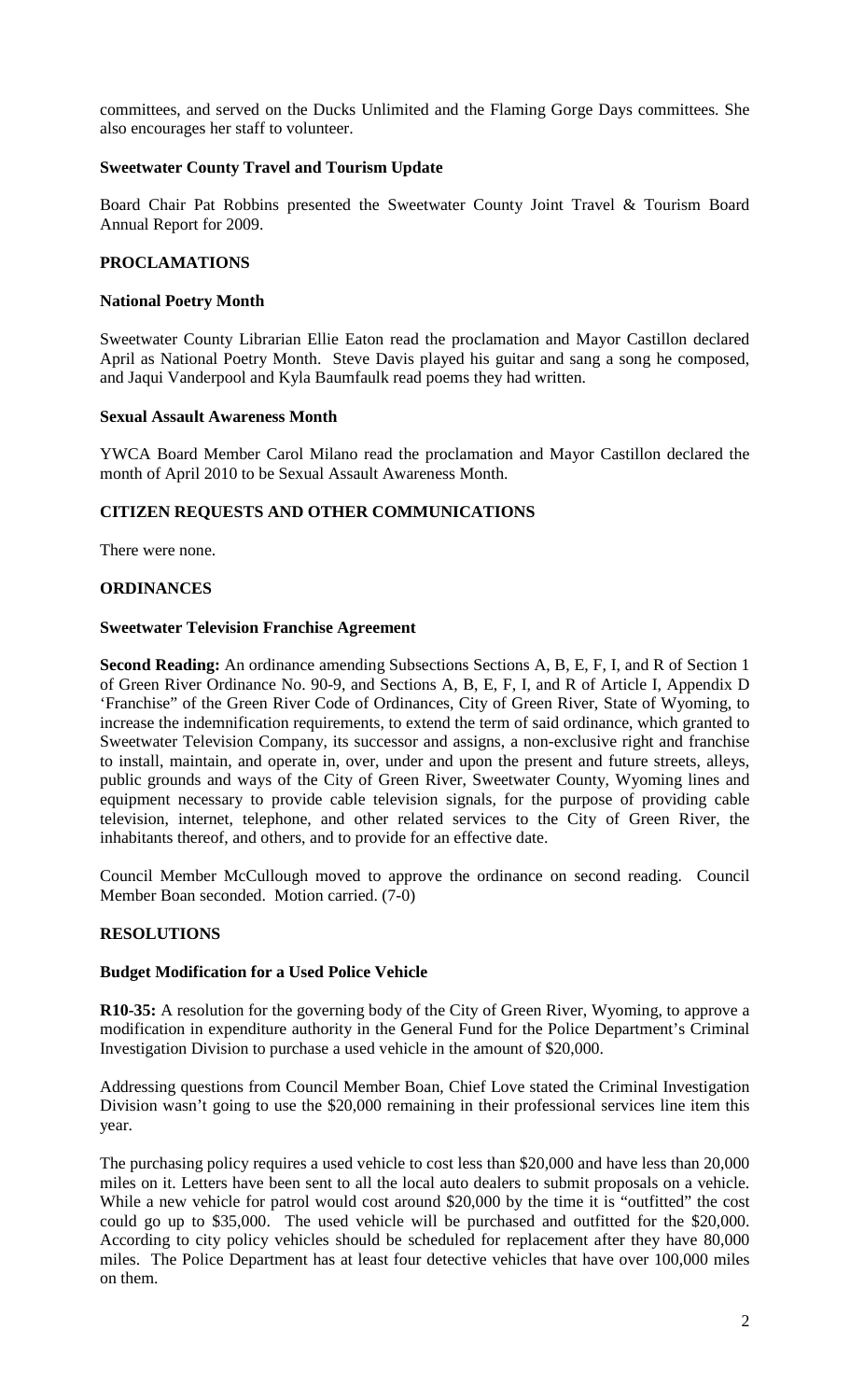Council Member Morck moved to approve the resolution. Council Member McCullough seconded. Motion carried. (7-0)

## **Budget Increase for Police Radio Equipment**

**R10-36:** A resolution for the governing body of the City of Green River, Wyoming, to approve an increase in expenditure authority in the General Fund for Police Department radio equipment in the amount of \$4,252.

Council Member York moved to approve the resolution. Council Member Rust seconded. Motion carried. (7-0)

## **Amendments to the Classification Plan for the Weed Crew Leader and Weed Crew**

**R10-37:** A resolution amending the City's Classification Plan.

Ms. Robertson stated the job descriptions were being changed to correspond with the positions being moved from the Police Department to the Parks and Recreation Department because of the retirement of Nuisance Officer Wayne Zickefoose. The positions are summer seasonal hires.

Council Member Maes moved to approve the resolution amending the Classification Plan in its entirety. Council Member McCullough seconded. Motion carried. (7-0)

## **Special Use Permit for Oak Tree Inn Electronic Sign**

**R10-38:** A resolution for the governing body of the City of Green River, Wyoming, to issue a Special Use Permit requested by Lodging Enterprises, LLC, dba Oak Tree Inn for an electronic rate sign at 1170 W. Flaming Gorge Way, Green River, Wyoming.

Council Member McCullough moved to approve the Special Use Permit for an electronic rate sign with the stipulation that it be used to advertise room rates only as recommended by the Planning and Zoning Commission. Council Member Boan seconded. Motion carried. (7-0)

## **COUNCIL ACTION ITEMS**

## **Appointment to the Parks and Recreation Advisory Board**

Council Member McCullough moved to appoint Jason Fuss to the Parks and Recreation Advisory Board for a three-year term. Council Member Maes seconded. Motion carried. (7-0)

## **Appointment to the Planning and Zoning Commission**

Council Member Maes moved to confirm the Mayor's appointment of Robert Burke to the Planning and Zoning Commission for a three-year term. Council Member Morck seconded. Motion carried. (7-0)

### **Transfer of Grant Funds to the Sweetwater County Combined Communications Center Joint Powers Board**

Mr. Cook stated since the Joint Dispatch Board has been approved by the state, and is officially up and running, the grants originally given to the City of Rock Springs, Sweetwater County, and the City of Green River need to be consolidated and transferred to the Joint Powers Board who will be overseeing the new dispatch center.

Council Member York moved to allow the Mayor to sign the letter to the Public Safety Communications Commission transferring the City of Green River WyoLink Grant to the Sweetwater County Combined Communications Center Board. Council Member Boan seconded. Motion carried. (7-0)

## **Bid Award for the Pool Condensation Rectification Capital Project**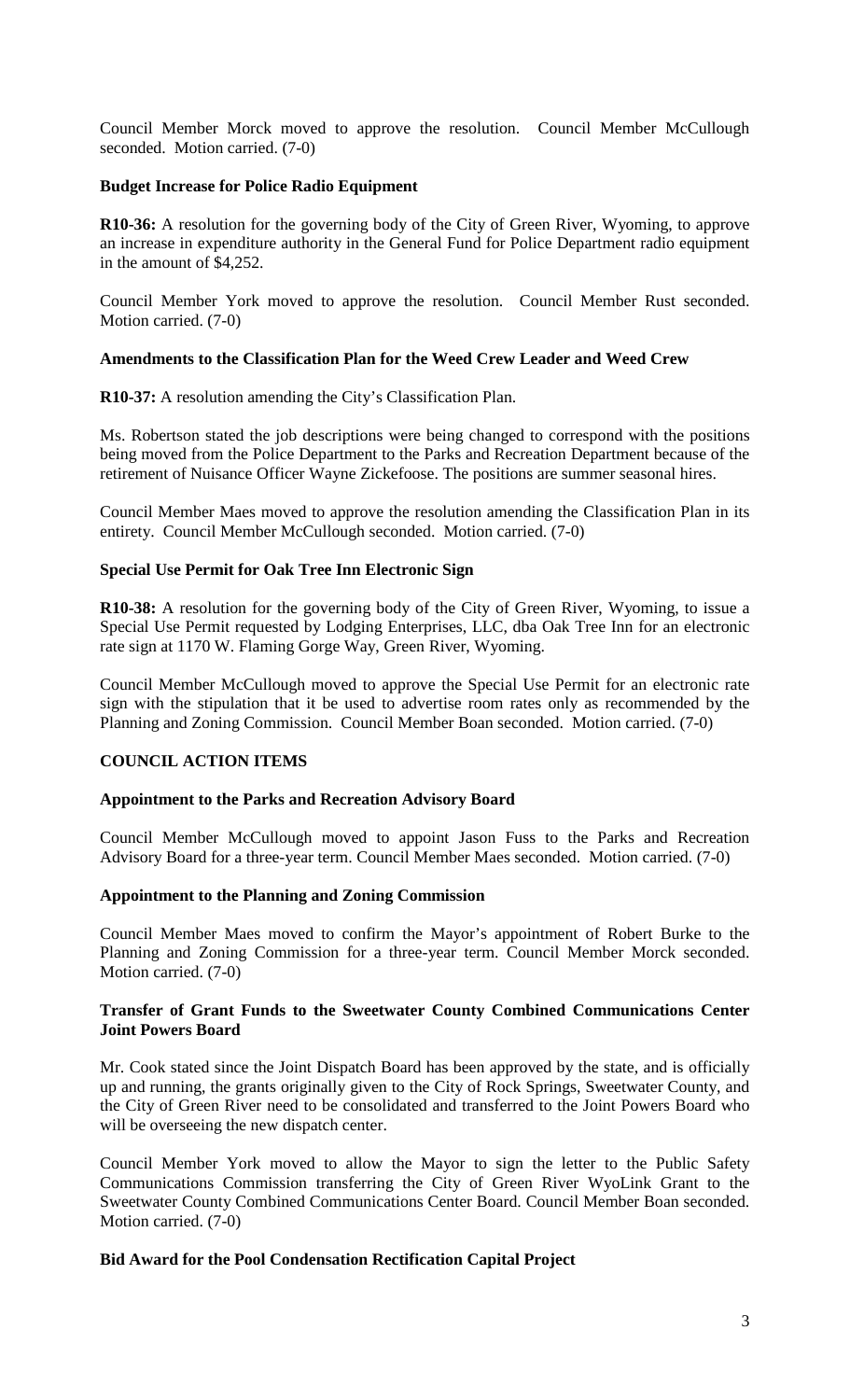Council Member Maes moved to award the bid to Hogan Construction in the amount of \$195,000 and authorization to proceed and notice to proceed subject to review and approval of the city attorney. Council Member Rust seconded. Motion carried. (7-0)

### **Contract for the After School and Summer Day Camp Program Transportation**

Council Member Boan stated he had a hard time approving an open ended contract. Walt Bratton stated this will be the third year the city has used STAR Transit for the program's transportation services. The first year the charges were \$1,400 and the second year they were \$2,500.

Council Member York moved to approve the contract with STAR Transit for participant transportation for the After School Program and the Summer Day Camp in the amount of \$65/hour.

### **CONSENT AGENDA**

Council Member York moved to approve the following consent agenda items. Council Member Maes seconded. Motion carried. (7-0)

- The contract for services with the Community Chest Board in the amount of \$3,107.04 to be used for the Main Street Program.
- Agreements of disbursement for the 2010 Sweetwater County Travel  $\&$  Tourism grants for the Sail Over the Green Kite Festival (\$1,000) and the Green River Bike Park Grand Opening (\$4,000).
- A horse corral lease agreement with Sylvia Prejean for Corral #71.
- To extend the City's banking service agreement with US Bank.
- The Cooperating Agency Agreement between the U.S. Army Corps of Engineers and the City of Green River with Mayor Castillon designated as the City's point of contact.
- The Minutes for: March 16, 2010
- Financial Reports and Payment of Bills: *Outstanding Invoices* = *\$451,160.33 Prepaid Invoices* = *\$125,599.30 Payroll Expenditures* = *\$713,865.31 Pre-authorization Payments* = *\$775,000.00*

#### **CITY ADMINISTRATOR'S REPORT**

Mr. Cook stated he had received word from the staff at the State Loan and Investment Board. The city is being recommended for approval of a \$472,000 50/50 Emergency Grant. The application was prepared by Nelson Engineering for the \$900,000 16" Water Line Replacement Across the River Project. He and Jeff Nieters will be attending the award meeting on Thursday.

Responding to a question from Council Member McCullough, Mr. Cook stated they shouldn't need to increase the water rates to replace the line since the city will receive the grant.

Mr. Cook stated he had received the consumer confidence report from the Joint Powers Water Board stating the city's water is safe and meets all the federal and state requirements. The report will be included in the May and June utility bills.

Mr. Cook noted the items scheduled for discussion at the April workshop, and the council retreat to be held at the Hampton Inn on April  $17<sup>th</sup>$ , 9 a.m. to noon.

Mr. Cook thanked the Parks staff for building the new council chamber podium and for the purchase of new chairs for the council chambers.

### **CITY ATTORNEY'S REPORT**